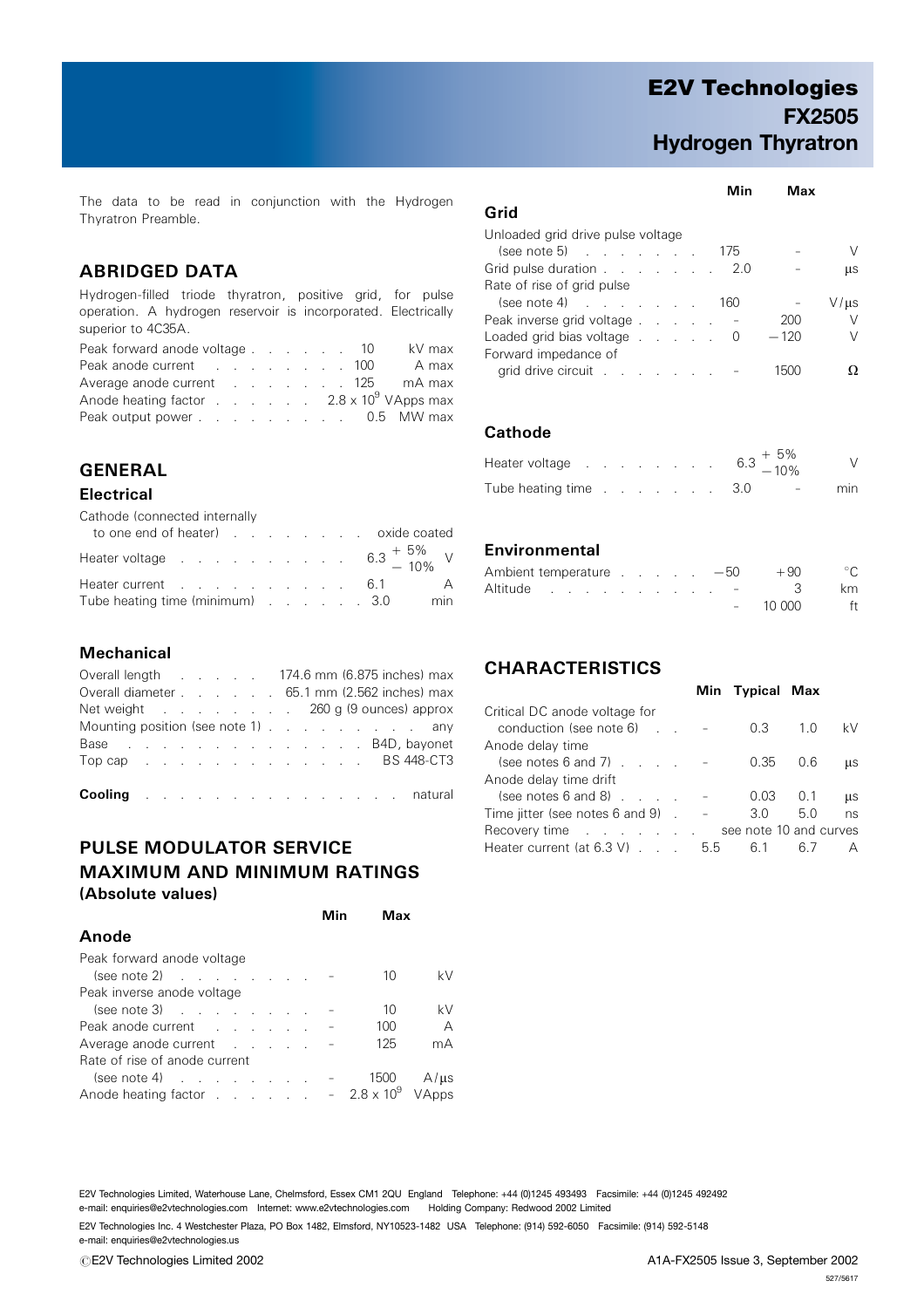## **NOTES**

- 1. The tube should preferably be clamped by the base only. Any clamps used on the bulb must not extend beyond 63.5 mm  $(2^1)_2$  inches) above the top of the base and should be made from material of low thermal conductivity.
- 2. For instantaneous starting applications the maximum permissible peak forward voltage is 8.0 kV and there must be no overshoot.
- 3. In pulsed operation the peak inverse anode voltage, exclusive of a spike of  $0.05$   $\mu$ s duration, must not exceed 2.5 kV during the first  $25 \mu s$  after the pulse.
- 4. This rate of rise refers to that part of the leading edge of the pulse between 25% and 75% of the pulse amplitude.
- 5. Measured with respect to cathode potential.
- 6. The typical figures are obtained on test using conditions of minimum grid drive. Improved performance can be expected by increasing the grid drive.
- 7. The time interval between a point on the leading edge of the unloaded grid pulse at 25% of the pulse amplitude and the point where anode conduction takes place.
- 8. Normally taken as the drift in delay time over a 5-minute run at full ratings between the second and seventh minutes of operation.
- 9. The variation of firing time measured at 50% of current pulse amplitude.
- 10. The recovery characteristics are controlled on a sampling basis.

## HEALTH AND SAFETY HAZARDS

E2V Technologies hydrogen thyratrons are safe to handle and operate, provided that the relevant precautions stated herein are observed. E2V Technologies does not accept responsibility for damage or injury resulting from the use of electronic devices it produces. Equipment manufacturers and users must ensure that adequate precautions are taken. Appropriate warning labels and notices must be provided on equipments incorporating E2V Technologies devices and in operating manuals.

# High Voltage

Equipment must be designed so that personnel cannot come into contact with high voltage circuits. All high voltage circuits and terminals must be enclosed and fail-safe interlock switches must be fitted to disconnect the primary power supply and discharge all high voltage capacitors and other stored charges before allowing access. Interlock switches must not be bypassed to allow operation with access doors open.

# X-Ray Radiation

All high voltage devices produce X-rays during operation and may require shielding. The X-ray radiation from hydrogen thyratrons is usually reduced to a safe level by enclosing the equipment or shielding the thyratron with at least 1.6 mm  $(1/16$  inch) thick steel panels.

Users and equipment manufacturers must check the radiation level under their maximum operating conditions.



## MAXIMUM RECOVERY CHARACTERISTICS